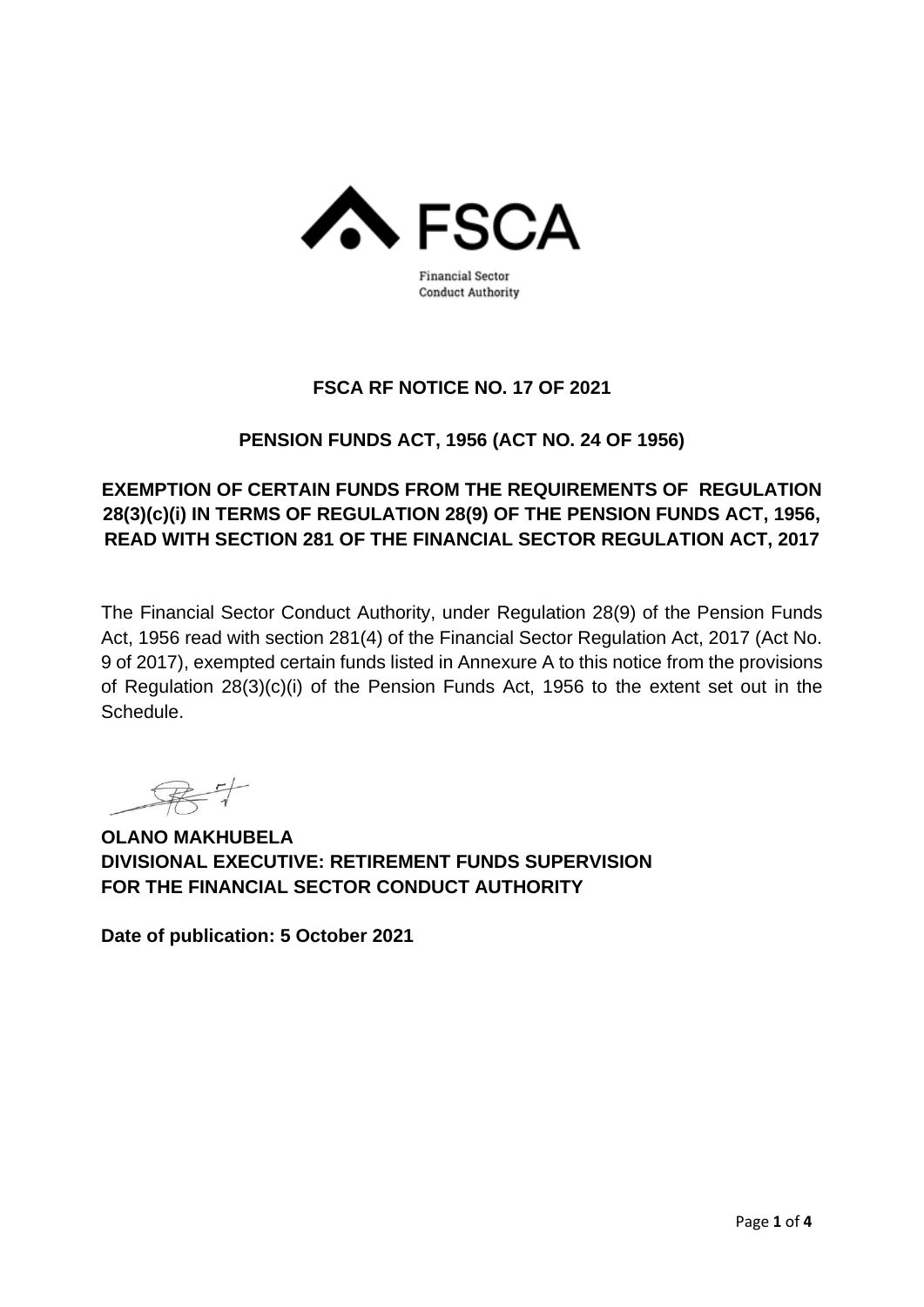### **SCHEDULE**

### **EXEMPTION OF CERTAIN FUNDS FROM THE REQUIREMENTS OF REGULATION 28(3)(c)(i) IN TERMS OF REGULATION 28(9) OF THE PENSION FUNDS ACT, 1956, READ WITH SECTION 281 OF THE FINANCIAL SECTOR REGULATION ACT, 2017**

#### **1. Definitions**

In this Schedule "**the PFA**" means the Pension Funds Act, 1956 (Act No. 24 of 1956) and "**the Act**" means the Financial Sector Regulation Act, 2017 (Act No. 9 of 2017), any word or expression to which a meaning has been assigned in the Act or the PFA shall have the meaning so assigned to it unless a different meaning is assigned elsewhere in this Schedule.

#### **2. Applicable legislation/regulation**

- (1) Regulation 28(3)(c)(i) of the PFA determines that the portion of the total assets of a retirement annuity fund, pension preservation fund or provident preservation fund that is associated with a fund member policy, or with another contractual arrangement between the member and the fund relating exclusively to the fund's liability to a particular member (or to the surviving spouse, children, dependants or nominees of the member) in terms of the rules of the fund, entered into before 1 April 2011, need not comply with the limits set out in Regulation 28(3)(a) and (b) until the contractual terms relating to the amount or frequency of premiums or contributions payable in terms of the policy or other contractual arrangement are amended, including where an additional amount over and above any regular contractual premium or contribution is contributed to the policy or arrangement.
- (2) Reguation 28(9) of the PFA determines that the Authority may on written application by a fund or in general, exempt a fund, or categories, types or kinds of funds, from all or any of the provisions of the regulation, subject to conditions that the Authority may impose.
- (3) Section 281(4) of the Act requires that where the Authority grants an exemption in terms of a financial sector law, the requirements of section 281(3) must be met and such exemption must be published. The PFA is a financial sector law as defined in section 1(1) read with Schedule 1 of the Act.

#### **3. Exemption of specific entities by the Authority**

Pursuant to Regualtion 28(9) of the PFA, and subject to paragraph 4 below, the Authority exempted the funds listed in Annexure A from the the requirements of Regulation 28(3)(c)(i) of the PFA.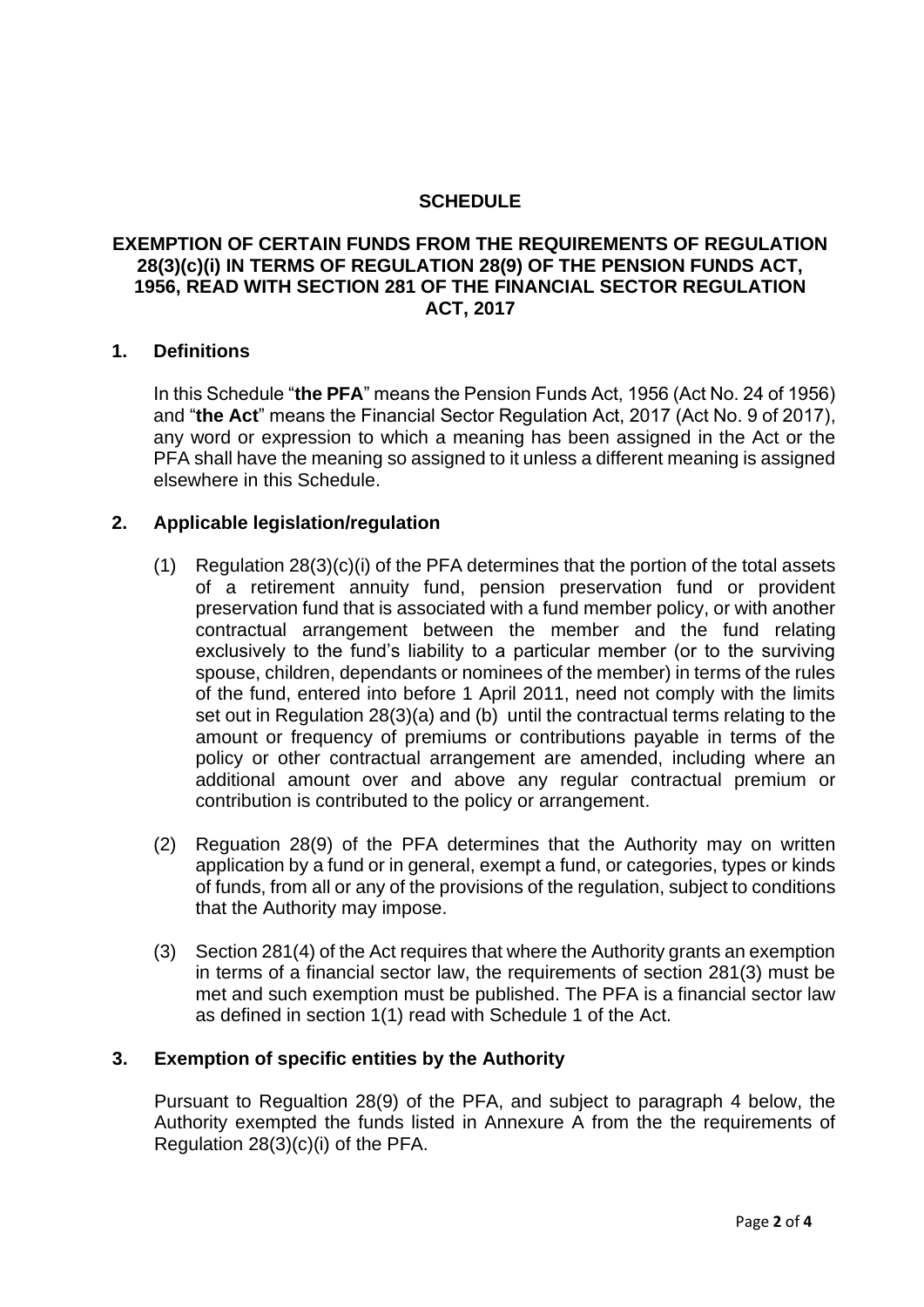### **4. Commencement of exemptions**

The relevant effective dates of the exemptions are listed in annexure A.

#### **5. Short title and commencement**

This Notice is called the Exemption of certain funds from the requirements of Regulation 28(3)(c)(i) of the Pension Funds Act, 1956, 1 of 2021.